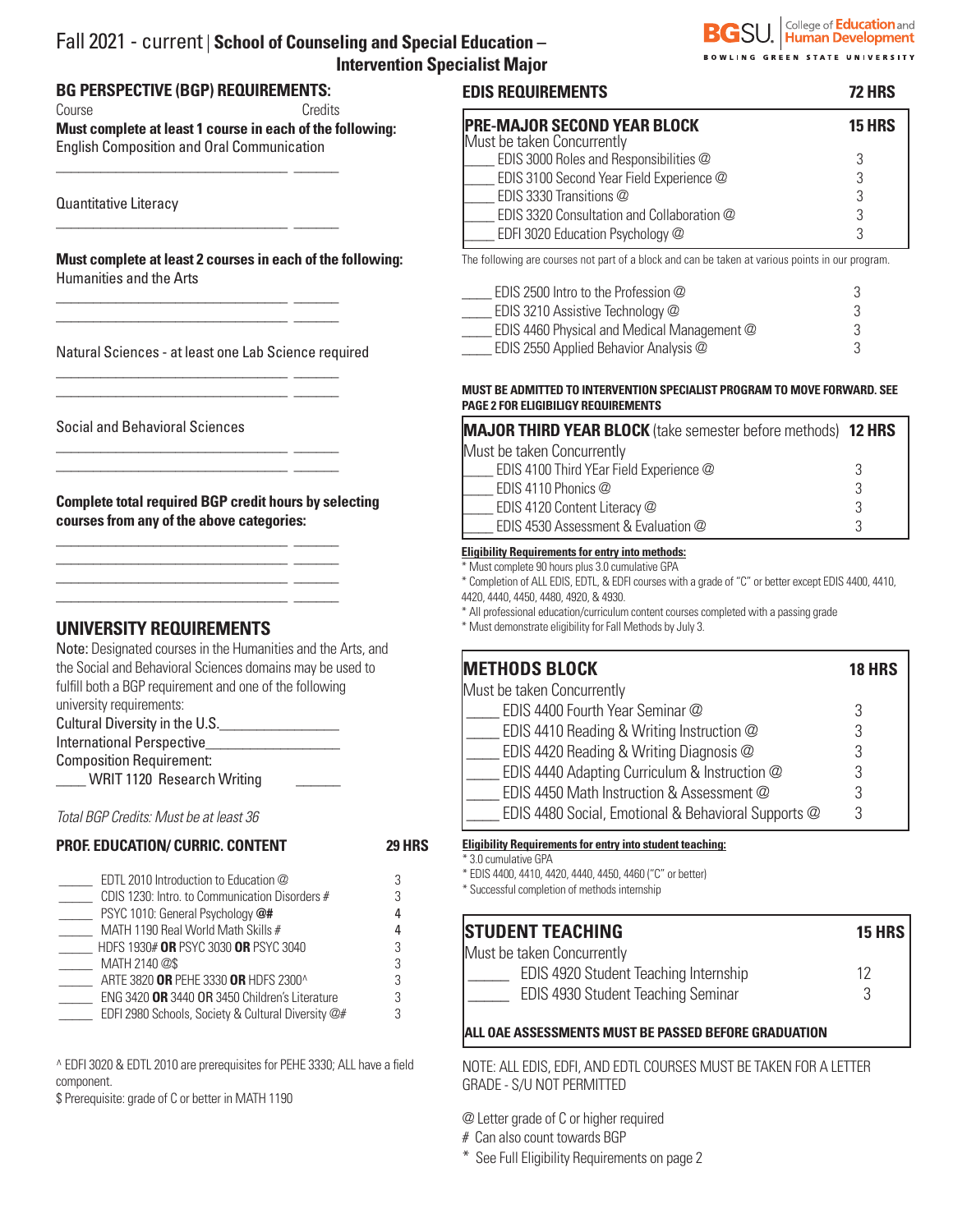# **Important Information**

This is a competitive program. **Your GPA is critical!** Meet with your advisor at least once per semester to ensure you are on track. The name of your advisor is in your MyBGSU account.

Be sure to read course descriptions on the BG homepage under "Academics." These tell you which courses are prerequisites for subsequent classes and whether the course contains a field experience or other necessary information.

## **Transition from Pre-Major to Major Requirements:**

You are a pre-major in the Intervention Specialist education program until you meet criteria for program admission. See below:

- \* Completed 60 hours
- \* Cumulative GPA 3.0
- \* Dispositions check

\* Grade of C or higher in EDFI 3020, EDTL 2010, EDIS 2500,

Second year block courses, MATH 2140

\* BCI/FBI background check

Application for methods and student teaching is made at a sign-up meeting held the first week of fall semester for spring methods and the last week of fall semester for the following fall methods.

You must be fully eligible by July 3rd for fall methods and by end of fall semester for spring methods.

All teacher eduction majors are required to have a current and valid BCI/FBI sent to the Office of Educator Preparation and Partnership each year. It is best that these are completed at the end of Spring semester each year to be valid for the entire following school year.

## **BCI/FBI -**

All teacher education pre-majors and majors are required to have a current and valid BCI/FBI sent to the Office of Educator Preparation and Partnership each year. It is best that these are completed at the end of the Spring semester each year to be valid for the entire following school year. Use the following address:

Office of Educator Preparation and Partnership 101 Education Building **BGSU** Bowling Green, Ohio 43403 Attenton: Michelle Fry

Professional Year (Senior Year) - A valid BCI/FBI check will be required to extend through the entire academic year and is due no later than July 1st to be eligible.

Professional Year (Senior Year) - A valid BCI/FBI check will be required to extend though the entire academic year and is due no later than July 1st to be eligible.

# **IS Methods Eligibility Requirements:**

- **LETT** Attainment of 90 semester hours
- \_\_\_\_\_\_ 3.0 cumulative GPA
- \_\_\_ Disposition check
- **\_\_\_\_ BCI/FBI Background check**
- \_\_\_ Passage of OAE 043
- \_\_\_ All Professional Education/Curriculum Content courses completed
- \_\_\_ All EDIS major courses completed with the exception of methods and student teaching courses

# **IS Student Teaching Eligibility Requirements:**

- All methods courses completed with a letter grade of C or better
- **Lature 2018** Attainment of 105 semester hours
- \_\_\_ 3.0 cumulative GPA
- \_\_\_ Disposition check

## **IS Graduation Requirements:**

- \_\_\_ All check sheet requirements met
- \_\_\_ Passage of ALL required OAE/National assessments required by The State of Ohio
- \_\_\_ Satisfactory final student teaching internship evaluation
- Disposition check